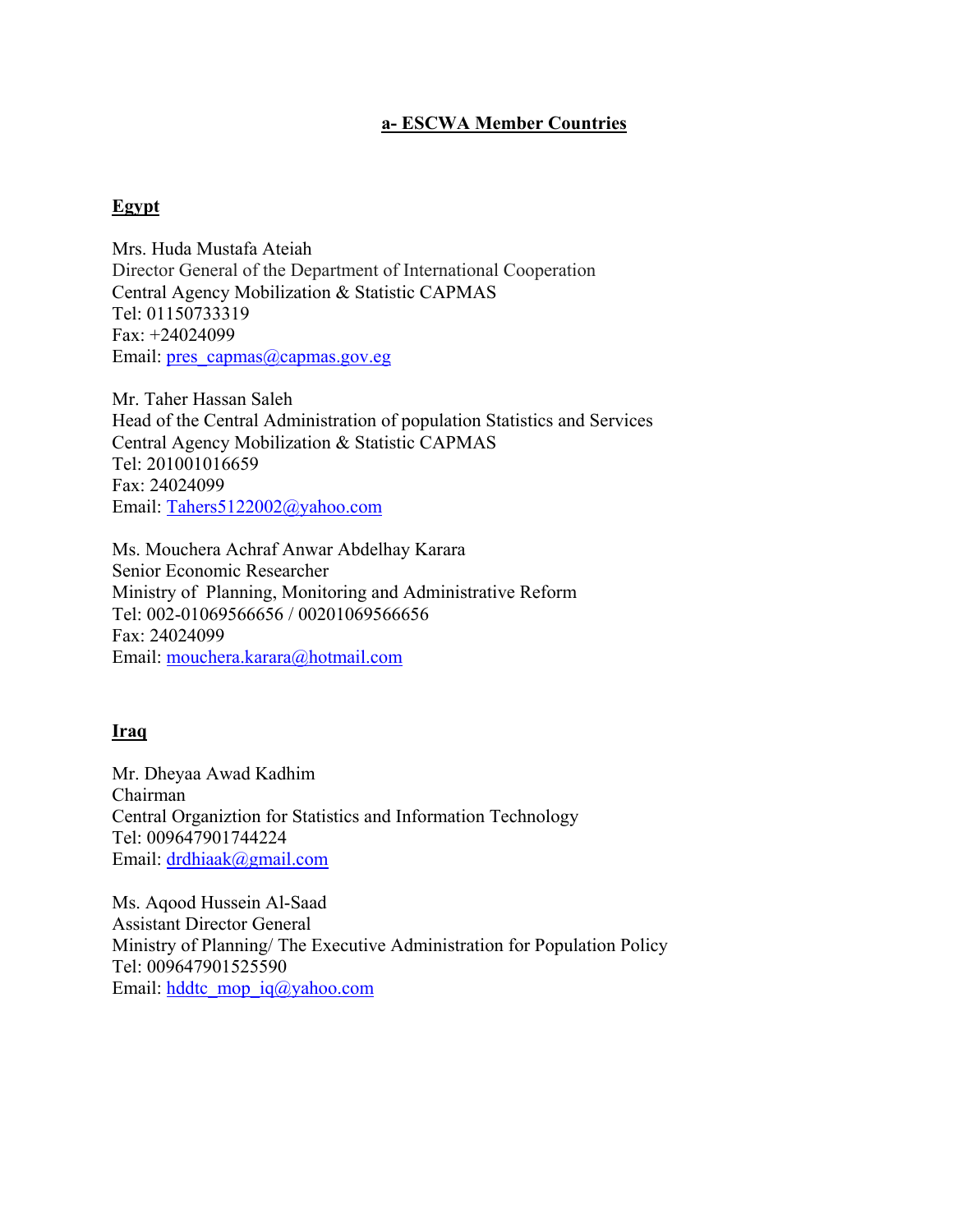### **Kingdom of Jordan**

Mr. Ahmad Mohammad Ahmad Almomani Head of Population Statistics Division Department of Statistics Tel: 962-6-5300700 Fax: 962-6- 5300710 Email: MOMANY@DOS.GOV.JO

Ms. Ikhlas S.E. Al Aranki Assistant Director General Department of Statistics Tel: 962-6-5300717 / 962-795200284 Fax: 962-6- 5300710 Email: ikhlas@dos.gov.jo

### **Kuwait**

Ms. Khaldah Al Kharraz Director of the Department of Economic Statistics, Social Trade, Agricultural, Education and Services Central Statistical Bureau Tel: 0096522430475/ 00965224430475 Fax: 0096522427500 Email: kalkharraz@csb.gov.kw

Ms. Nouf Al Khalifi Head of Department of Vital Statistics Central Statistical Bureau Tel: 0096522428200/ 0096569955558 Fax: 0096522427500 Email: NOUF-KUWAIT@hotmail.com

### **Mauritania**

Mr. Mohamed El Moctar Ahmed Sidi Director General National Bureau of Statistics Tel: 00222244488438 Email: mmsbacar@gmail.com

Mr. El Yass Didi Director of Demographic and Social Statistics National Bureau of Statistics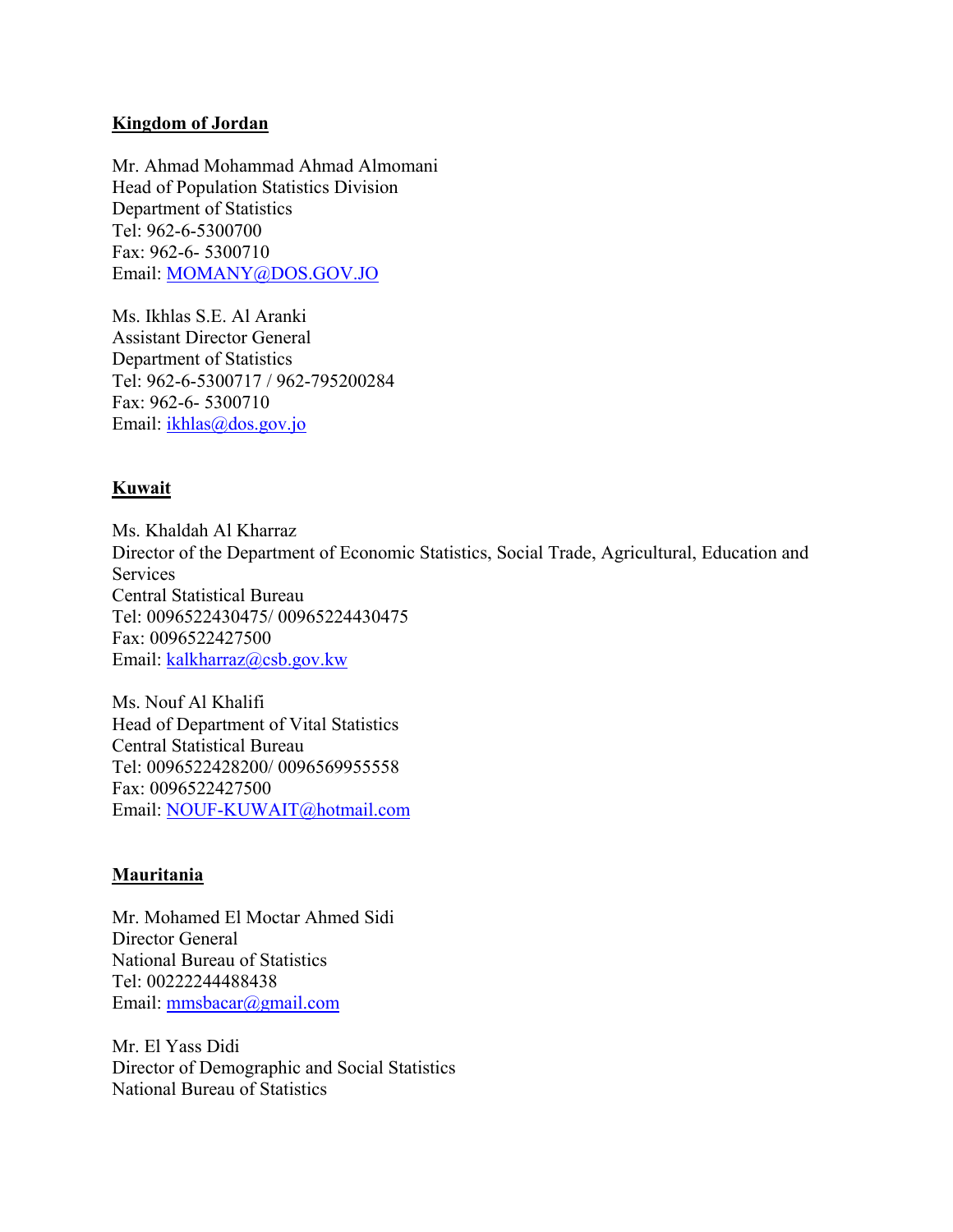Tel: 0022220848813 Email: didi74@gmx.fr

Mr. Moctar Salem El Mouna Ministry of Economy and Finance Tel: 0022222143854 Fax: 0022246256718 Email: elmouna.mo@gmail.com

### **State of Palestine**

Mr. Mohammed Omari Acting General Director Palestinian Central Bureau of Statistics Tel: 0097022982700 Fax: 0097222982710 Mobile: 00972599721812 Email: momari@pcbs.gov.ps

Mr. Ayman Sabri Dwekat Director of Aid Management Palestinian Central Bureau of Statistics Tel: 0097222982700 Fax: 0097222982710 Mobile: 00972599313623 Email:  $pres@pobs.gov.pys$ 

Mr. Ahmad Ateiah Head of Governance Statistics Division Palestinian Central Bureau of Statistics Tel: 00970598160987 Fax: 0097222982710 Email: aatiah@pcbs.gov.ps

# **Qatar**

Mr. Mohamed Saeed Al Mohannadi Director of Population and Social Statistics Department Ministry of Development Planning and Statistics Mobile: 0097444958588 Email: mmohannadi@mdps.gov.qa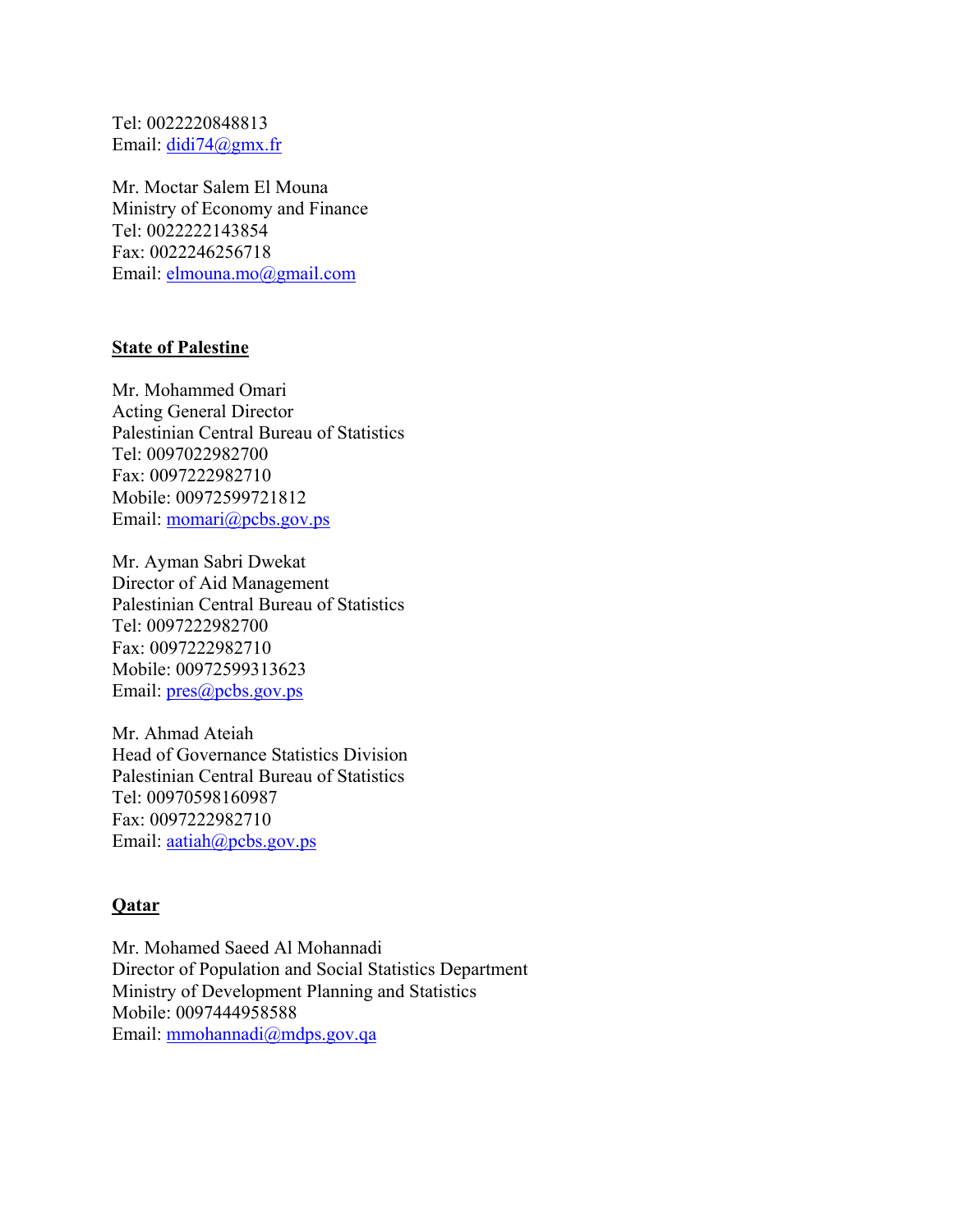## **Kingdom of Saudi Arabia**

Mr. Abdullah M. Al-Batil General Director Central Department of Statistics & Information Tel: 0096614050950 Fax: 0096614059493 Email: aalbatil@cds.gov.sa

## **Republic of Sudan**

Mr. ElAlim Abdelghani Mohamed Central Bureau of Statistics Tel: 00249912690772 Email: alimmohamed575@hotmail.com

# **Syrian Arab Republic**

Mr. Ihsan Amer Director of the Central Bureau of Statistics Central Bureau of Statistics Tel: 009630113330975 Fax: 009630113322292 Email: cbs.syr@gmail.com

# **Tunisia**

Mr. Hedi Saidi Director General National Institute of Statistics Tel: 0021671801416 Fax: 0021671792559 Mobile: 0021650844501 Email: HediSaidi.tn@gmail.com

Mr. Nasreddine Dridi National Institute of Statistics Tel: 0021652360511 Fax: 0021671792559 Email: nasreddine.dridi@mdci.gov.tn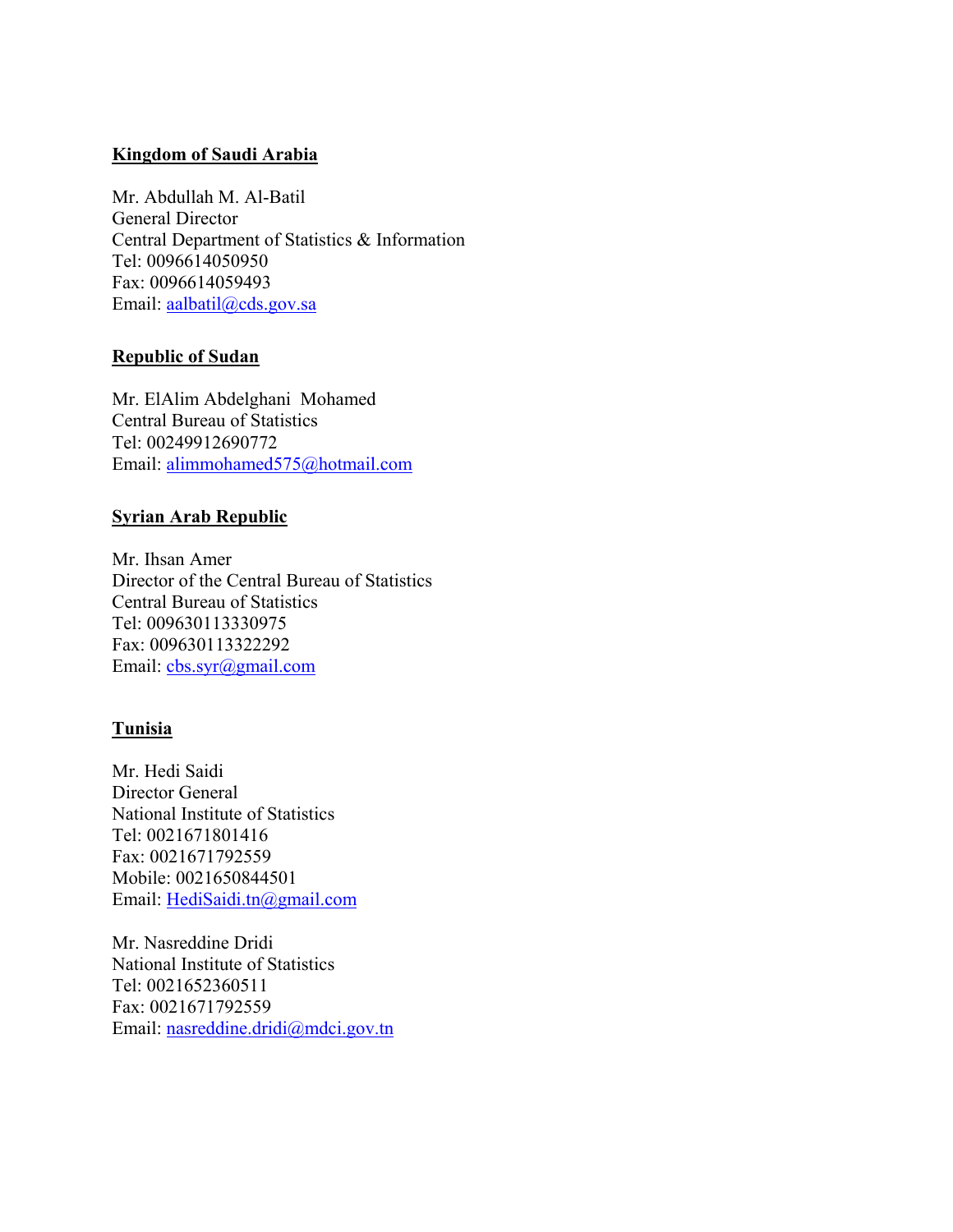## **Yemen**

Mr. Tareq Yahya Alkebsi Deputy Assistant General at Central Statistical Organization Central Statistical Organization Tel: 00967777534539 Fax: 009671250664 Email: tym\_yemen@hotmail.com

### **b- UN Organizations**

### **UN Statistics Division**

Ms. Linda Hooper Statistician Tel: +1 (212) 963 7771 E-mail: hooper@un.org

Ms. Francesca Perucci Chief Statistical Services Branch Tel: 1-212-963-0212 Fax: 1-212-963-4569 E-mail: perucci@un.org

### **United Nations Population Fund (UNFPA)**

Ms. Hala Yousef Regional Population Policies and Data Adviser UNFPA ASRO Tel: +2 01223259679 E-mail: youssef@unfpa.org

### **United Nations Resident Coordinator's Office – Arab African International**

Ms. Kristine Najjar SDG Mainstreaming Support Officer Tel.: (+961) 71 886 399 E-mail: kristine.najjar@one.un.org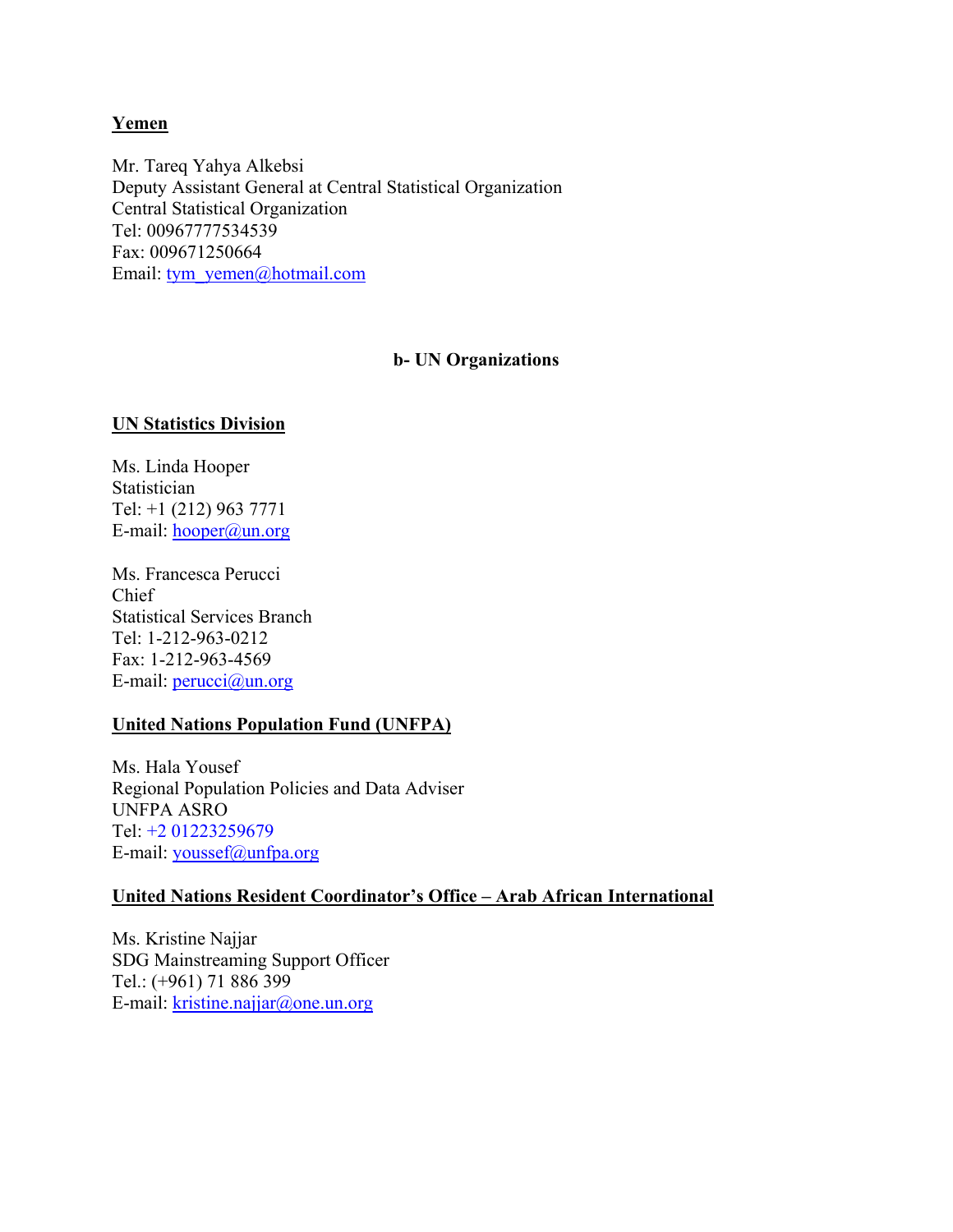# **WHO**

Mr. Henry Doctor Technical Officer, Health Information and Statistics E-mail: doctorh@who.int

## **United Nations Environment (UNEP) - West Asia Office**

Mr. Abdelmenam Mohamed Regional Officer, Science-Policy Interface Division of Early Warning & Assessment(DEWA)- West Asia Tel.: (+973) 17 812 783 E-mail: abdelmenam.mohamed@unep.org

## **International Labor Organization (ILO)**

Mr. Yves Perardel Senior Statistician, Data Production and Analysis Unit (DPAU) Data Production and Analysis Unit (DPAU) Department of Statistics E-mail: perardel@ilo.org

# **UN-HABITAT**

Mr. Donatien Beguy Human Settlements Officer, Demographer Tel.: 00254 710747450 E-mail: Donatien Beguy/UNHABITAT/NBO/UNO@UNON

# **United Nations Development Programme - UNDP Regional Office**

Ms. Farah Choucair Project Manager, Arab Development Portal & Social Cohesion Project, RBAS UNDP) E-mail: farah.choucair@undp.org

### **UNICEF Middle East and North Africa Regional Office (MENARO)**

Ms. Roumiana Gantcheva Regional Chief of Monitoring and Evaluation Tel.: + 962 6 550 2400/ ext 409 Fax: +962 6 553 8880 Mobile: +962 79 7161244 E-mail: rgantcheva@unicef.org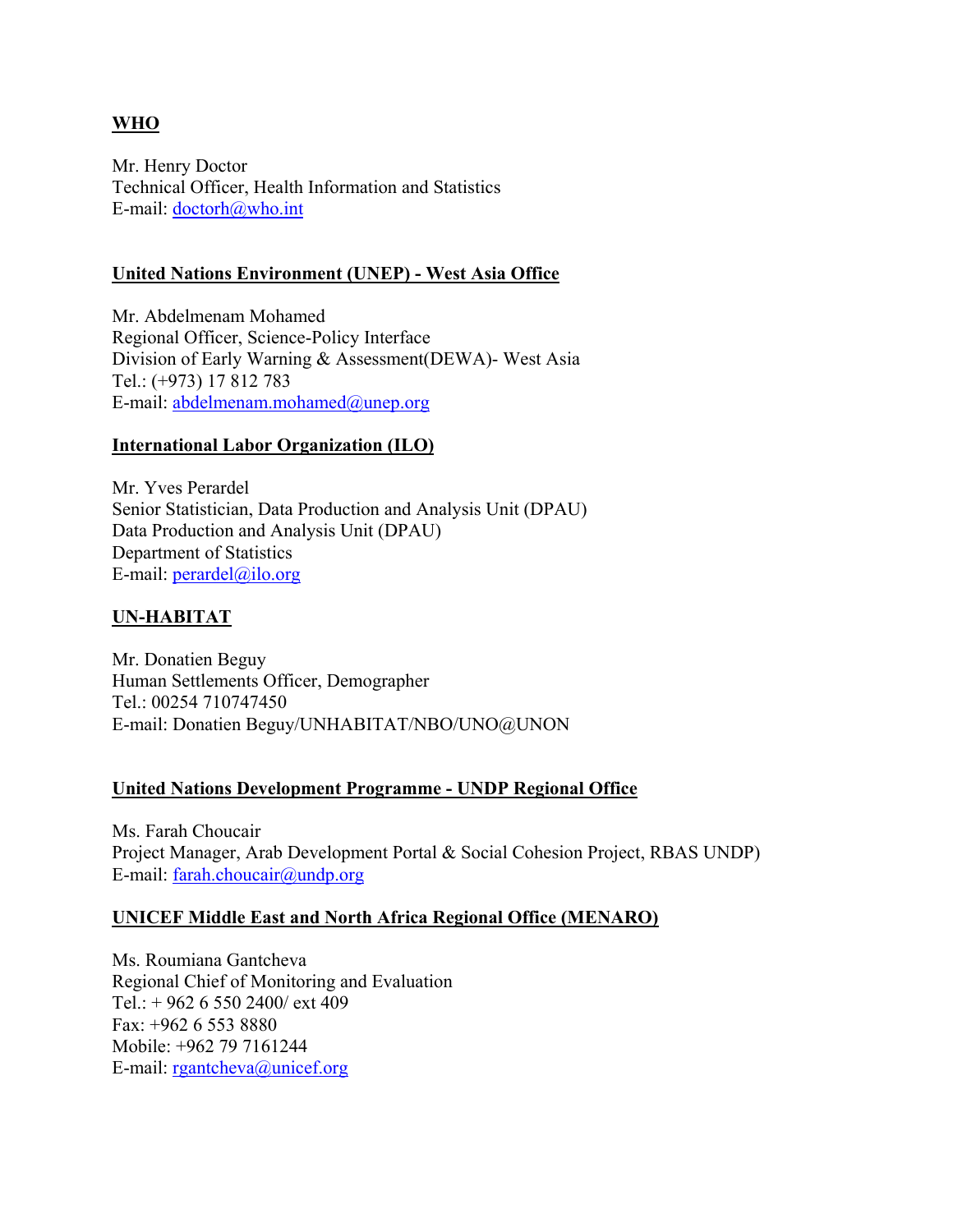# **UNHCR**

Ms. Yunesti Handayani Programme Officer Tel.:  $+96265502409/+96171910762$ E-mail: handayan@unhcr.org

### **UNESCO Regional Bureau for Sciences in the Arab States - UNESCO Cairo**

Mr. Abdelaziz Zaki Science National Professional Officer E-mail: aa.zaki@unesco.org

### **UNESCO Regional Bureau for Education in the Arab States**

Mr. Charles Obiero Education Economist/Statistician E-mail: c.obiero2@unesco.org

#### **UN WOMEN**

Ms. Maryse Guimond Programme Manager Email: maryse.guimond@unwomen.org

#### **c- Non Governmental Organizations**

## **The Statistical Centre for the Gulf Cooperation Council for the Arab Countries of the Gulf (GCC-STAT)**

Dr. Salah Nasser Al Muzahmi Director of Research and Development Indicators Department Tel.: (+968) 24346429 E-mail: salmuzahmi@gccstat.org

#### **Statistical Economic & Social Research & Training Centre for Islamic Countries (SESRIC)**

Mr. Atilla Karaman Statistics and Information Department Tel.: 0090-312-4686172 ext. 130 E-mail: akaraman@sesric.org